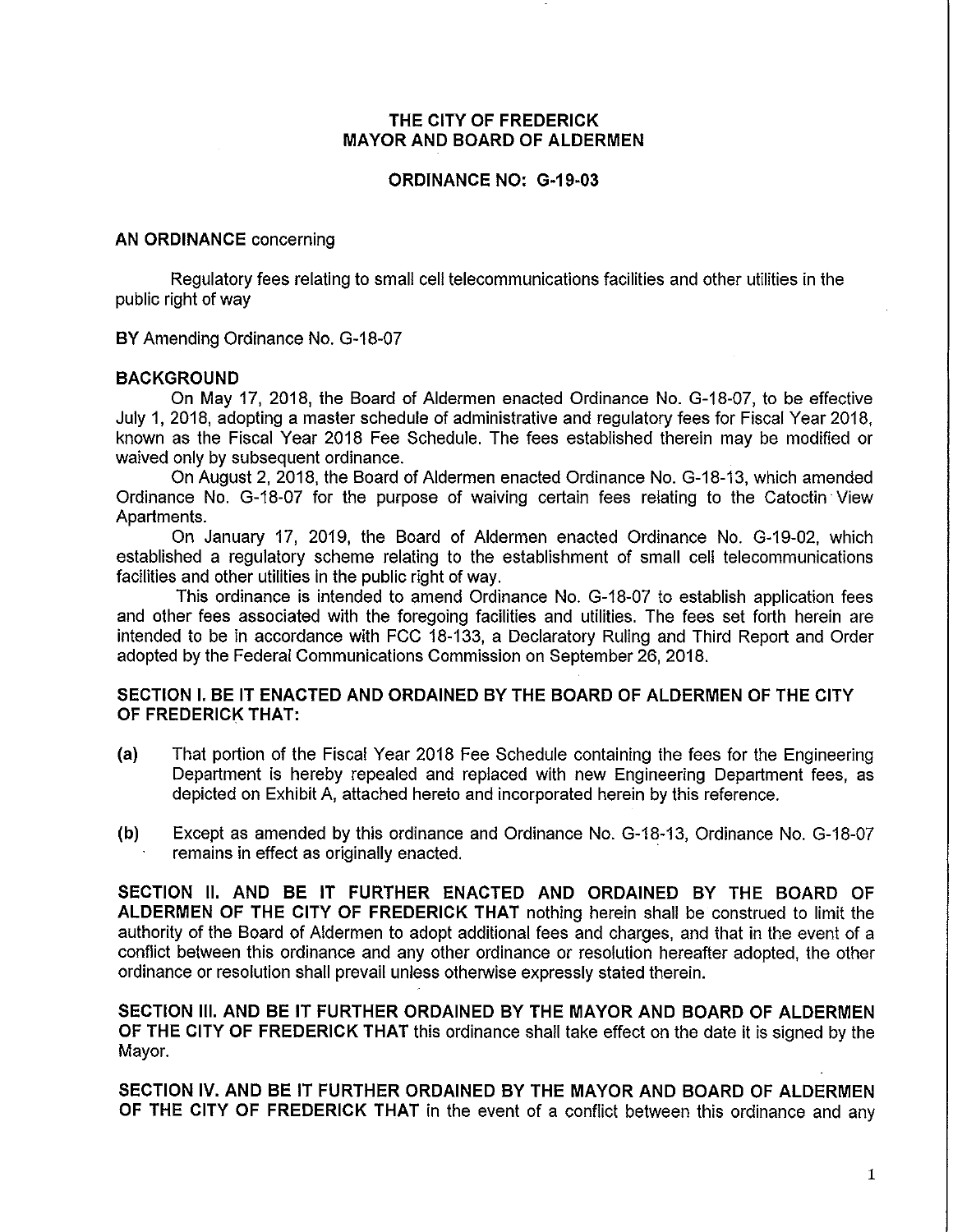other ordinance or resolution previously adopted by The City of Frederick, this ordinance shall prevail.

SECTION V. AND BE IT FURTHER ORDAINED BY THE MAYOR AND BOARD OF ALDERMEN OF THE CITY OF FREDERICK THAT in the event any provision, section, sentence, clause, or part of this ordinance shall be held to be invalid, such invalidity shall not affect or impair any remaining provision, section, sentence, clause, or part of this ordinance, it being the intent of the City that such remainder shall be and shall remain in full force and effect.

APPROVED: February 7, 2019 <

PASSED: February 7, 2019

MICHAEL<sup>C</sup>. O'CONNOR, Mayor

MICHAEL C. O'CONNOR, President, Board of Aldermen

Approved for Legal Sufficiency:

Attornev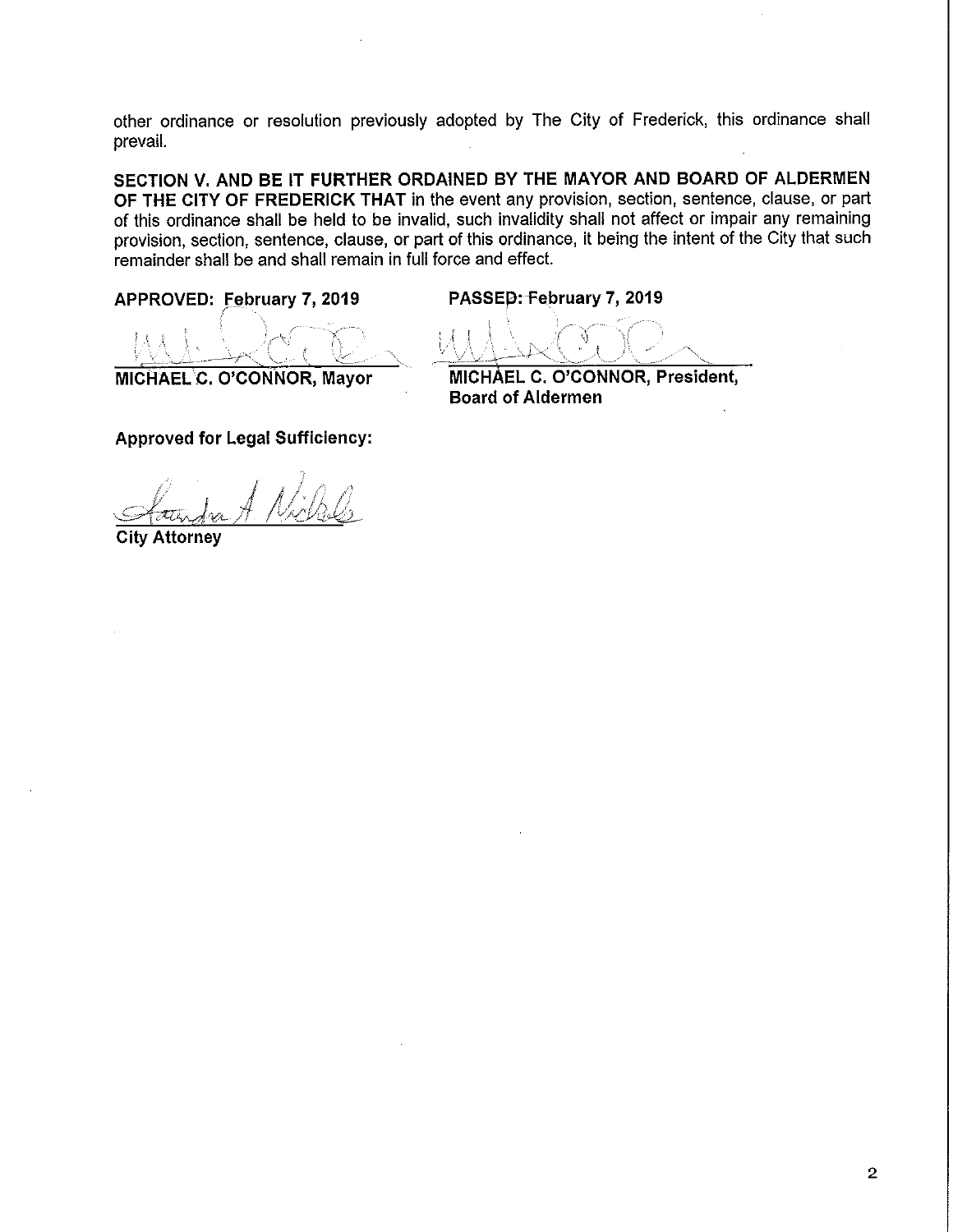## **EXHIBIT A** FY 2019 FEE SCHEDULE

## **ENGINEERING DEPARTMENT**

| <b>DESCRIPTION</b>                                              |                              |
|-----------------------------------------------------------------|------------------------------|
| Improvement Plan Review - (Covers 1st and 2nd Review)           | \$300.00 per sheet           |
| Improvement Plans - 3rd + Reviews                               | \$200.00 per sheet           |
| Revisions to Previously Approved Plans                          | \$150 per sheet              |
| Resignature of Expired Plans (Inactive Site)                    |                              |
| SWM Waiver Application Fee (Quantity and/or Quality)            | \$100.00                     |
|                                                                 | \$30,000 per new impervious  |
| <b>SWM Waiver</b>                                               | acre (\$20,000 quantity,     |
|                                                                 | \$10,000 quality)            |
| SWM Administrative Waiver of New ESD to MEP                     | \$150.00                     |
| <b>Floodplain Study Review</b>                                  | \$300.00                     |
| <b>Floodplain Determinations</b>                                | \$150.00                     |
| FEMA Community Acknowledgement Form Review, Elevation           | \$100.00                     |
| Certs, CLOMR. LOMR, etc.                                        |                              |
| <b>Easement Review</b>                                          | \$400 (per Planning Dept Fee |
|                                                                 | List)                        |
| <b>Encroachment Requests</b>                                    | \$50.00                      |
| <b>Water and Sewer Studies</b>                                  | \$200.00                     |
| Copies, Documents, Ordinances, Etc.                             | See Copy Request Form        |
| <b>As-Built Reviews</b>                                         | \$150 per sheet              |
| Sewer TV Reinspection Fee - Main Line                           | \$500.00                     |
| Note added for clarification / No change in fee                 |                              |
| <b>Reinspection of Sewer Lateral TV</b>                         | \$250.00                     |
| REINSPECTION AT INITIAL INSTALLATION OF SEWER                   |                              |
| Note added for clarification / No change in fee                 |                              |
| <b>Public Water Line Reinspection Fee</b>                       | \$75.00                      |
| Storm Drain TV Reinspection Fee - Structure to Structure        | \$500.00                     |
| SWM Reinspection Fee - Structure/Device/Pond Reinspection Fee   | \$250.00                     |
| - Non Entry                                                     |                              |
| SWM Reinspection Fee - Structure/Device/Pond Reinspection Fee   | \$500.00                     |
| - Entry Required                                                |                              |
| Color Orthophoto (24 x 36 1" = 100' scale) Paper Copy           | \$25.00 plus \$50.00 per     |
| Electronic City annexation plotting in Autocad format on CD     | modification<br>\$200.00     |
| Electronic Orthophoto on CD                                     | \$100.00 per panel plus      |
|                                                                 | \$50.00 per layer            |
| <b>Water and Sewer Allocation Fees:</b>                         |                              |
| Residential: Water and Sewer Allocation Processing              | \$100.00 per Building Permit |
| Non-Residential: Water and Sewer Allocation Processing          |                              |
| (Standard Flow Factor Matrix Analysis)                          | \$250.00 per Building Permit |
| Non-Residential: Water and Sewer Allocation Processing (Similar |                              |
| Use Comparison)                                                 | \$375.00 per Building Permit |